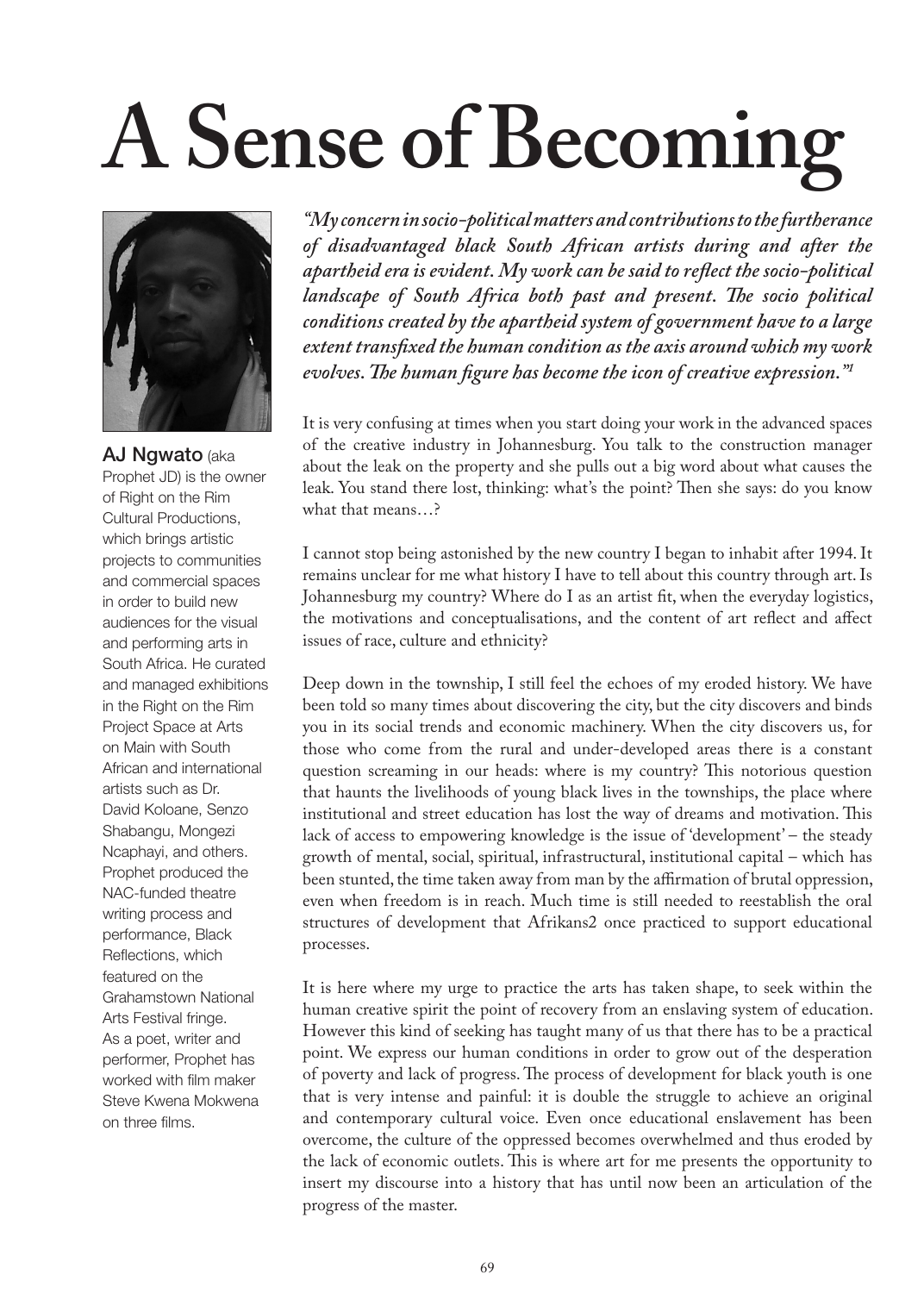There is a reality in our country, where many, poor and rich, live in willful ignorance of inequality. But anyone can grasp a moment away from this bliss to see the brutal acts of greed that have left the majority of the people poor. We all know as much as we need to know to move forward. The ghost that haunts us is a lack of equal participation in the economy, the production of fruitful labour, combined with the self-reliance mindset.

The challenges that are faced in artistic and cultural practice in South Afrika and by every black creative worker here, particularly in Joburg, stand in relation to these broad national challenges of inequality and ignorance. In this context of disassociation and dispossession, the strength of the creative workers is drawn from the experiences and reflections of where they come from, mostly the rural and the township. But this strength is also ambivalent. When using this powerful subject matter to break into the artistic 'mainstream', which remains largely culturally white, does this contribute to the dispossession, by creating work about people and not returning the created work to the people it talks about? This means that people cannot own their history and stories and use these to overcome the dissociation of impoverished educations. But there is a Catch 22 situation. It is not that poor black communities cannot afford to engage with art: it does not require material resources as much as the cultural and spiritual awareness to see through their own processes of development and how art offers an alternative into the development of social culture that articulates the economic (not only consumerist) participation of a society or community.

*Native ethnic groups have been alienated from recognising their own cultural history as human, and have in turn ridiculed themselves by seeking to imitate other, foreign cultures.* 

That is why art in Afrika constantly expresses the importance of the land – its ownership, meaning and development – to the people. It is embarrassing when people do not have a relationship with things they are entitled to, but rather continue to chase other people's identities without a sense of history or context. This is the situation in South Afrika. In the past 16 years we have experienced what, in my perspective, was cultural assault. Native ethnic groups have been alienated

from recognising their own cultural history as human, and have in turn ridiculed themselves by seeking to imitate other, foreign cultures. Everybody wanted to be everybody else, black wanted to be white and white wanted to be blacks. Being black was hip, but it provided no substantive advance in the black cultural economy. Rather there was an accumulation of uncultured debts: financial debts of overconsumption but most importantly, debts of borrowed content.

So while after 1994 an illusory 'peace' allowed us to consume culture, there was a total absence of cultural justice. Many of us have learned and come to understand this the hard way, by finding closed doors and closed minds where we should find political and cultural allies. With our art we treasured the articulation of self and the aura of our religions, even though these have been reduced to myths. But after all this treasuring, the majority of the people in this country continue to live with the disease of poverty – poverty of the mind, the spirit and of physical existence. The obsessive culture of possession has crept underneath the skin of our traditions, reflecting things only according to the value of monetary consumption.

My artistic culture and creative practice began in these desolate spaces, where our people had lost the relevance of being present in the time of freedom. Rather than